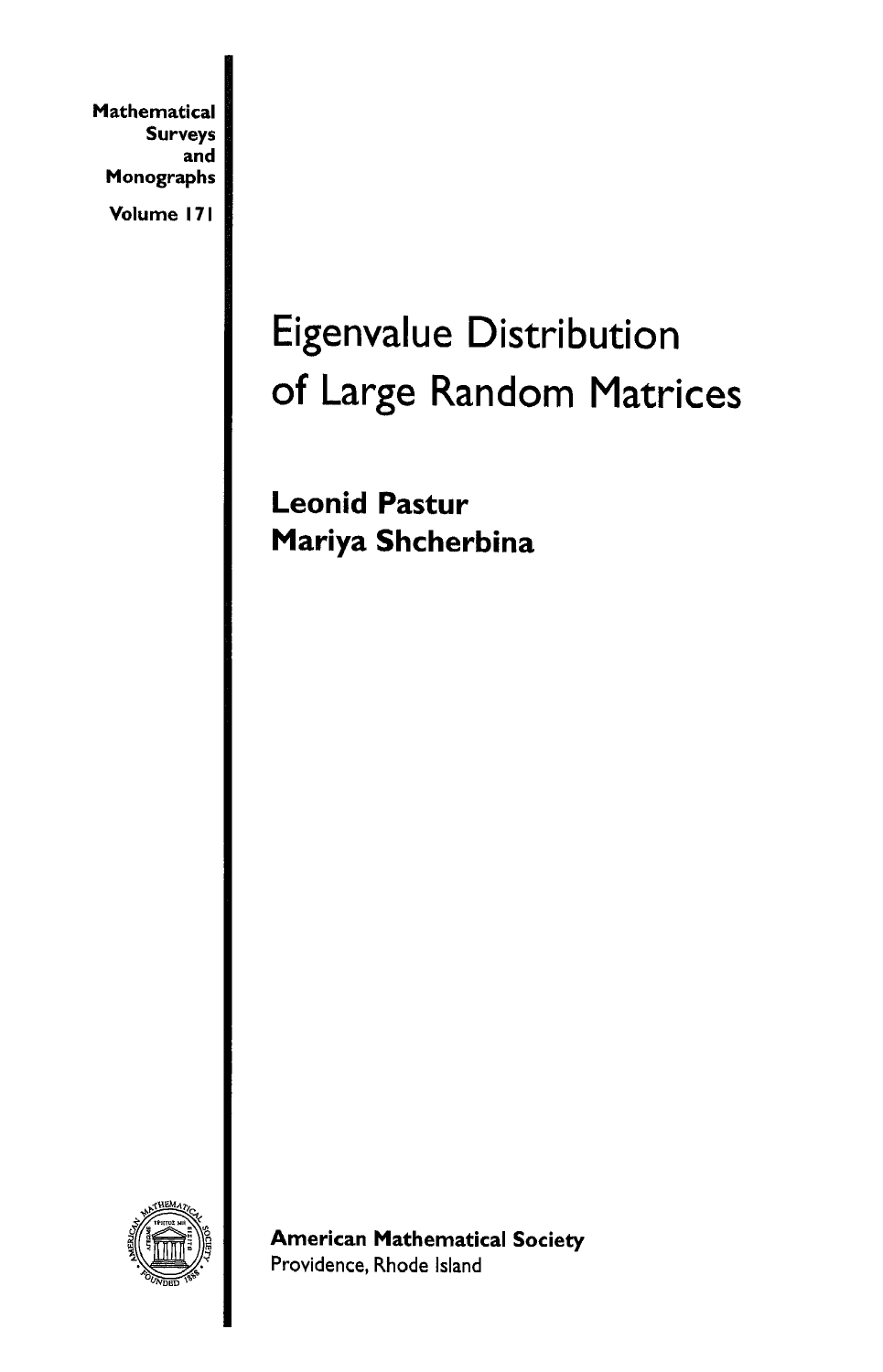## Contents

| Preface                                                |                                                                                                                                                                                                                                                                        | ix                              |
|--------------------------------------------------------|------------------------------------------------------------------------------------------------------------------------------------------------------------------------------------------------------------------------------------------------------------------------|---------------------------------|
| Chapter 1.<br>1.1.<br>1.2.<br>Example<br>1.3.          | Introduction<br>Objectives and Problems<br>Comments and Problems                                                                                                                                                                                                       | 1<br>$\mathbf{1}$<br>13<br>21   |
|                                                        | Part 1. Classical Ensembles                                                                                                                                                                                                                                            | 33                              |
| 2.1.<br>2.2.<br>2.4. Problems                          | Chapter 2. Gaussian Ensembles: Semicircle Law<br>Technical Means<br>Deformed Semicircle Law<br>2.3. The Case of Random $H^{(0)}$                                                                                                                                       | 35<br>35<br>43<br>54<br>59      |
| Chapter 3.<br>3.1.<br>3.2.<br>3.3.                     | Gaussian Ensembles: Central Limit Theorem for Linear<br>Eigenvalue Statistics<br>Covariance for Traces of the Resolvent<br>Central Limit Theorem for Linear Eigenvalue Statistics of<br>Differentiable Test Functions<br>Central Limit Theorem for $(\varphi(M))_{ij}$ | 69<br>69<br>74<br>90            |
| 3.4.<br>Problems<br>Chapter 4.                         | Gaussian Ensembles: Joint Eigenvalue Distribution and Related                                                                                                                                                                                                          | 94                              |
| 4.1.<br>4.2.<br>4.3.<br>4.4.                           | Results<br>Joint Eigenvalue Probability Density<br>Orthogonal Polynomial Techniques<br>Simplest Applications<br>Comments and Problems                                                                                                                                  | 101<br>101<br>107<br>113<br>118 |
| Chapter 5.<br>5.1.<br>5.2.<br>5.3.<br>5.4.<br>Problems | Gaussian Unitary Ensemble<br>Hermite Polynomials<br>Bulk of the Spectrum<br>Edges of the Spectrum                                                                                                                                                                      | 129<br>129<br>131<br>147<br>152 |
| Chapter 6.<br>6.1.<br>6.2.<br>6.3.<br>6.4.<br>Problems | Gaussian Orthogonal Ensemble<br>Correlation and Cluster Functions<br>Bulk of the Spectrum<br>Edges of the Spectrum                                                                                                                                                     | 159<br>159<br>166<br>171<br>175 |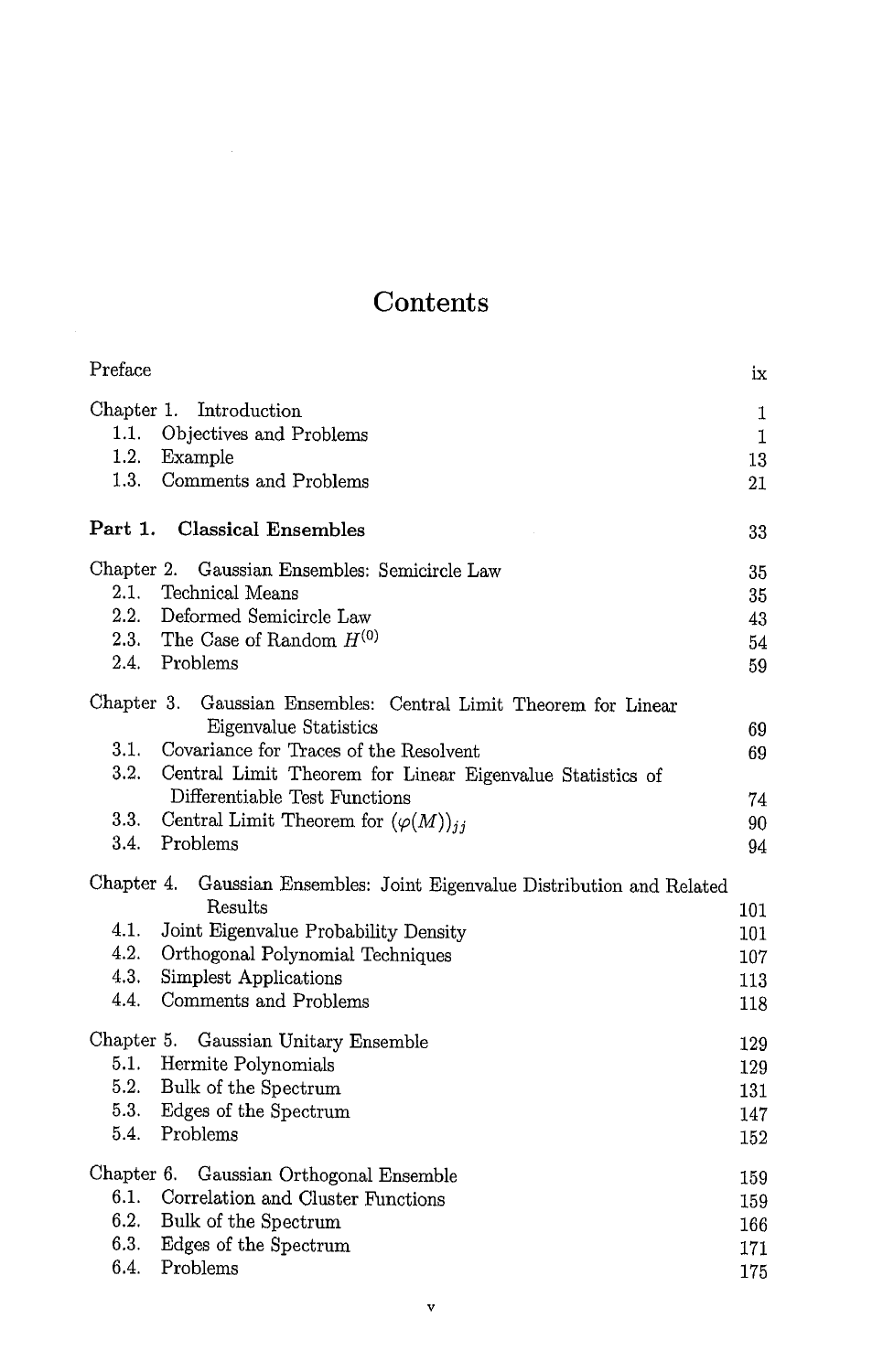vi CONTENTS

|                                                                | Chapter 7. Wishart and Laguerre Ensembles                       | 177        |  |
|----------------------------------------------------------------|-----------------------------------------------------------------|------------|--|
| 7.1.                                                           | Generalities                                                    |            |  |
| 7.2.                                                           | Normalized Counting Measure of Eigenvalues                      |            |  |
| 7.3.<br>Central Limit Theorem for Linear Eigenvalue Statistics |                                                                 |            |  |
| 7.4.<br>Joint Eigenvalue Distribution                          |                                                                 |            |  |
| 7.5.<br>Local Regimes                                          |                                                                 | 192<br>195 |  |
| 7.6.                                                           | Comments and Problems                                           | 203        |  |
|                                                                |                                                                 |            |  |
|                                                                | Chapter 8. Classical Compact Group Ensembles: Global Regime     | 211        |  |
| 8.1.                                                           | Classical Compact Groups as Random Matrix Ensembles             | 211        |  |
| 8.2.                                                           | Limiting Normalized Counting Measure and Central Limit Theorem  |            |  |
|                                                                | for Linear Eigenvalue Statistics of Unitary Matrices            | 218        |  |
| 8.3.                                                           | Moments of Traces of Matrices of Classical Compact Groups       | 222        |  |
| 8.4.                                                           | More Central Limit Theorems for Linear Eigenvalue Statistics of |            |  |
|                                                                | Matrices of Classical Groups                                    | 234        |  |
| Problems<br>8.5.                                               |                                                                 | 244        |  |
|                                                                | Chapter 9. Classical Compact Group Ensembles: Further Results   | 249        |  |
| 9.1.                                                           | Joint Eigenvalue Distribution and Related Results               | 249        |  |
| 9.2.<br>Circular Ensembles                                     |                                                                 | 264        |  |
| 9.3.<br>Problems                                               |                                                                 | 273        |  |
|                                                                |                                                                 |            |  |
| Chapter 10.                                                    | Law of Addition of Random Matrices                              | 275        |  |
| 10.1.                                                          | Normalized Counting Measure of Eigenvalues                      | 276        |  |
| 10.2.                                                          | Fluctuations of the Traces of Resolvents                        | 290        |  |
| 10.3.                                                          | The Case of Many Summands                                       | 304        |  |
| 10.4.<br>Problems                                              |                                                                 | 306        |  |
| Part 2.<br>Matrix Models                                       |                                                                 | $315\,$    |  |
| Chapter 11.                                                    | Matrix Models: Global Regime                                    |            |  |
| 11.1.                                                          | Convergence of the Normalized Counting Measure of Eigenvalues   | 317        |  |
| 11.2.                                                          | Properties of the Limiting Measure                              | 317        |  |
| 11.3.                                                          | Fluctuations of the Normalized Counting Measure of Eigenvalues  | 338        |  |
| 11.4.                                                          | Comments and Problems                                           | 352        |  |
|                                                                |                                                                 | 359        |  |
|                                                                | Chapter 12. Bulk Universality for Hermitian Matrix Models       | 369        |  |
| 12.1.<br><b>Basic Results</b>                                  |                                                                 | 369        |  |
| 12.2.                                                          | Proof of Basic Results                                          | 370        |  |
| 12.3.<br>Problems                                              |                                                                 | 383        |  |
| Chapter 13.                                                    | Universality for Special Points of Hermitian Matrix Models      | 385        |  |
| 13.1.<br>Generic Soft Edges                                    |                                                                 | 386        |  |
| 13.2.<br>Internal Points                                       |                                                                 | 408        |  |
| 13.3.                                                          | Some Properties of Jacobi Matrices                              | 431        |  |
| 13.4.<br>Problems                                              |                                                                 |            |  |
|                                                                |                                                                 | 435        |  |
| Chapter 14.                                                    | Jacobi Matrices and Limiting Laws for Linear Eigenvalue         |            |  |
| Statistics                                                     |                                                                 | 437        |  |
| 14.1.                                                          | Asymptotics of Orthogonal Polynomials and Quasiperiodic Jacobi  |            |  |
| Matrices                                                       |                                                                 | 437        |  |